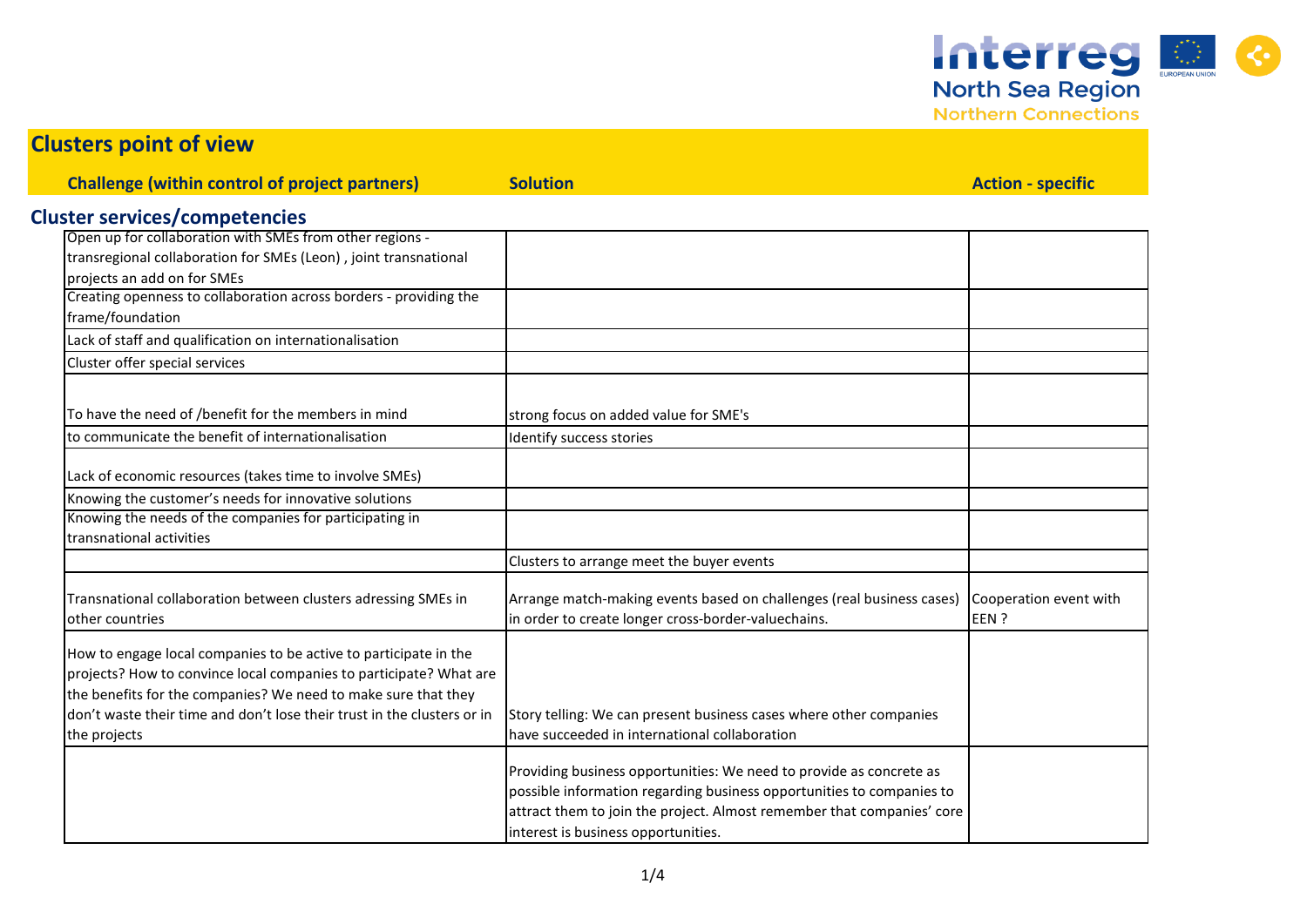North Sea Region

|                                                                         | European                                                                    | egional Development Fund |
|-------------------------------------------------------------------------|-----------------------------------------------------------------------------|--------------------------|
|                                                                         | Tell the Success of the first Living Lab: To win trust from SMEs and to use |                          |
|                                                                         |                                                                             |                          |
| Match SME's and bigger companies by working together on                 | this case as a reference for our next Living Labs missions                  |                          |
|                                                                         |                                                                             |                          |
| challenges.                                                             |                                                                             |                          |
| If we strenghten existing value chain we will be able to attract bigger |                                                                             |                          |
| customers.                                                              |                                                                             |                          |
| should we seek to fill the gap in the value chain or strengthen         | we need to identify/list the companies that need to be stronger in the      |                          |
| existing value chain - depends on context.                              | value chain.                                                                |                          |
|                                                                         | Succes stories with added value                                             |                          |
| Role for cluster management is creating added value for SME's           |                                                                             |                          |
|                                                                         | 1:1 meetings cluster-company                                                |                          |
| holistic approach - sharing knowledge, facilities, using the human      |                                                                             |                          |
| capital - creating an ecosystem                                         |                                                                             |                          |
|                                                                         |                                                                             |                          |
| to get companies involved early, and dialogue with them to make it      |                                                                             |                          |
| interesting for them to participate in living labs/like e.g. already in |                                                                             |                          |
| the country of the LL. Would mean that the clusters dare to start this  |                                                                             |                          |
| work right after Christmas (jan 2018)                                   |                                                                             |                          |
| Business opportunities are driving source                               |                                                                             |                          |

## **city/cluster relations**

| raise awareness - close the gap between living labs and procurement    |                                                                         |  |
|------------------------------------------------------------------------|-------------------------------------------------------------------------|--|
| people                                                                 |                                                                         |  |
|                                                                        |                                                                         |  |
| organisational-cultural change in procurement processes                |                                                                         |  |
| Cities are not ready - timeframe/procurement                           | cities invite clusters once/year to learn about the market and how/what |  |
| solutions:                                                             | to buy                                                                  |  |
|                                                                        | Cities should clarify and write about the challenges                    |  |
|                                                                        | Example:                                                                |  |
| cities need to express challenges as business oppportunities           | https://www.investingothenburg.se/doing-business/find-testbeds          |  |
| LL are the buyers - to they have a natural regional focus or           |                                                                         |  |
| international focus?: they have a regional focuss so we should invest  |                                                                         |  |
| in stimulating a cross-border focus                                    |                                                                         |  |
| Solving societal challenges : It's easier to collaborate on challenges |                                                                         |  |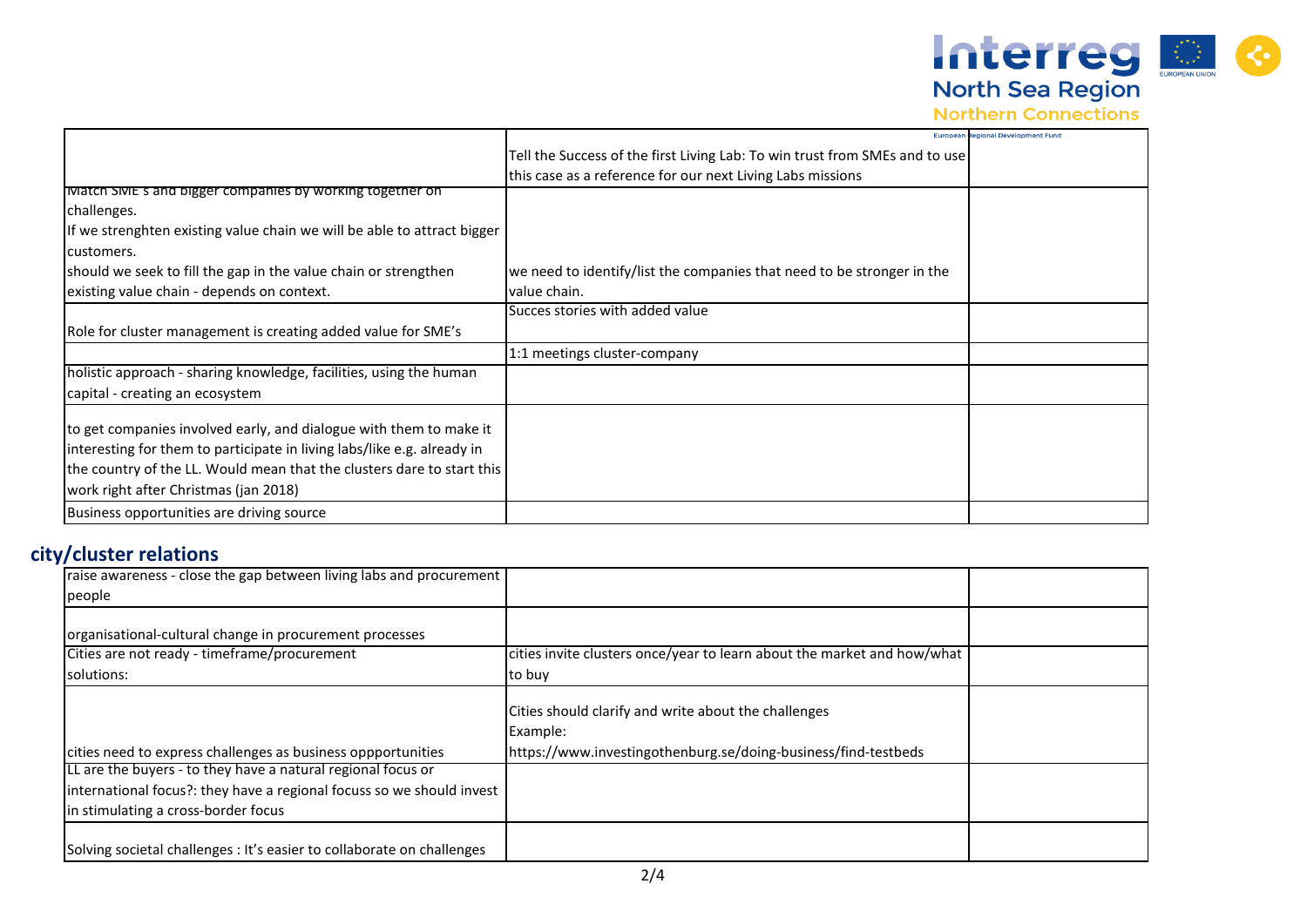

**Northern Connections** 

|                                                                                                                                | "Ibranding of a north european energy "silicon valley" | <b>European Regional Development Fund</b> |
|--------------------------------------------------------------------------------------------------------------------------------|--------------------------------------------------------|-------------------------------------------|
| Ino chapter on internationalisation - no resources (in region/city<br>strategies?)                                             |                                                        |                                           |
| reason for internationlisation - access to markets, access to<br>knowledge to strengthen the competitive advantage of regional |                                                        |                                           |
| companies. Internationalisation not a goal in itself. Aim = stimulate<br>innovation and growth.                                |                                                        |                                           |

## **Information/knowledge across borders**

| lack of knowledge, lack of knowledge on other clusters (expertise,<br>companies, etc).<br>clusters communicate across borders with other clusters to create<br>synergies. | info platform?<br>Network activities?<br>Regular meetings?           |                           |
|---------------------------------------------------------------------------------------------------------------------------------------------------------------------------|----------------------------------------------------------------------|---------------------------|
| Lack of platforms                                                                                                                                                         |                                                                      |                           |
| Overlap of clusters - adressing same companies (Carsten)                                                                                                                  |                                                                      |                           |
| distance between clusters (geography - Waronne)                                                                                                                           |                                                                      |                           |
| To find right company in the right sector (Ingrid Klinge)                                                                                                                 |                                                                      |                           |
| Identifying the best business partners as well as customers.                                                                                                              |                                                                      |                           |
| Disseminate tender possibilities transnationally                                                                                                                          |                                                                      |                           |
|                                                                                                                                                                           |                                                                      | "How to use it" a tool in |
|                                                                                                                                                                           |                                                                      | Itoolbox? A theme on a    |
|                                                                                                                                                                           | Res-legal.eu should provide valuable information for people who work | workshop in WP5 and       |
| more transparent and informative about law/regulations changes                                                                                                            | in legal area. http://www.res-legal.eu/                              | WP6?                      |

## **SMEs state of mind**

| SMEs very focused on quick results                       |  |
|----------------------------------------------------------|--|
| SMEs sometimes too narrow minded                         |  |
| stuck on discussion with the member SMEs - they fear new |  |
| competition from new members                             |  |
| Competitors does not want to be in the same group        |  |